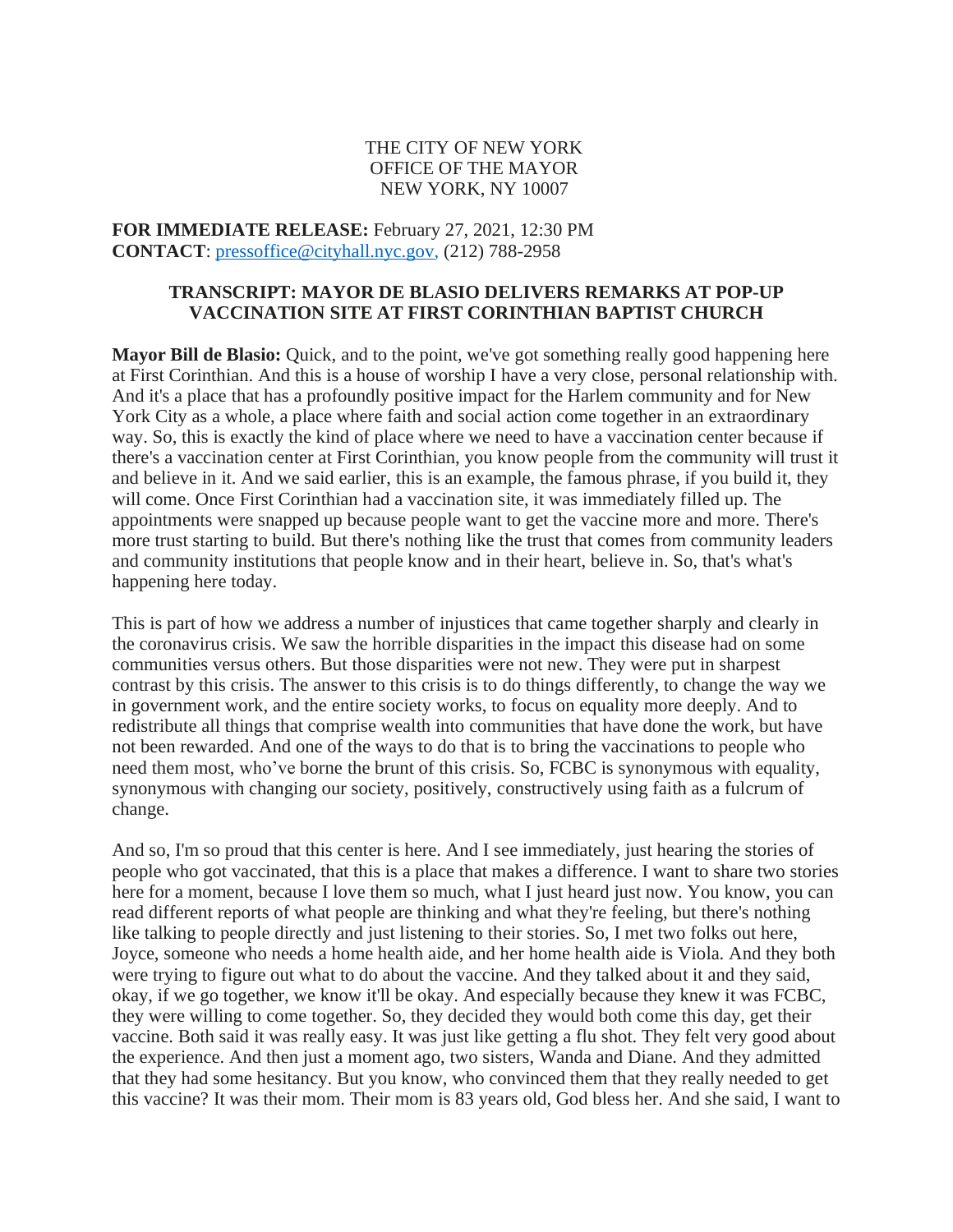see my daughters, you need to get this vaccination. We need to get together as a family. And when they heard their mom's voice, there was nothing more powerful than that.

So, this is what we've been saying all along. What's really going to change the trajectory here is word of mouth, is people hearing from those they love and trust in their own life and from places they trust, like First Corinthian. I want to just say thank you to everyone in the First Corinthian family for everything you do for this community and this city. Special thanks to the Pastor for Programming and Community Engagement, Pastor Heaven Berhane. We thank you so much for what you do. I don't know if I said it right? Berhane.

# **Audience:** Berhane.

**Mayor:** Berhane, I'm sorry. My apology, Pastor Heaven. I got Pastor Heaven right. And a special thank you to the new Executive Director of our City's Center for Faith and Community Partnerships, Nancy Pascal. New on this job, but she's been doing so much good work for the city for years. We're so proud of her and so happy, she'll be leading the way, bringing faith communities into this vaccination effort. And with that someone who I have just the deepest, deepest respect for. He has led our city's efforts to bring clergy of all faiths together in common cause. He was one of the people that helped us make Pre-K for All reality, helped us improve access to mental health services, helped us make sure that people got affordable housing, whatever we have done, he has been one of the reasons why it has worked. Just an exemplary leader in this city and of all faith communities, Pastor Mike Walrond.

# [...]

I have one more thing to say, and this is what we call breaking news. Okay. We just got a report of the number of vaccinations yesterday in this city. I want to remind everyone what we've been asking for, for weeks and weeks is for the federal government, the State government, the manufacturers, to get us our fair share of vaccine in New York City. We're ready to provide half a million vaccinations per week, half a million per week or more. We are ready right now. And you know, last week we all saw the disruption from the huge storms around the country. So, we didn't get our supplies. This week we finally got last week's supply and we're getting this week's supply. So, we have an unprecedented opportunity to really show what we can do. So, we're going to do our math skills for the day now. We now, as of yesterday, yesterday, Friday, had the biggest day for vaccinations since vaccinations began in New York City. Friday is our record setting day. Yesterday in New York City, we vaccinated 76,024 New Yorkers.

# [Applause]

76,024. So, we can do that in a single day. You do the math – times seven, and we are right there on pace to do a half million or more per week. And our goal is to reach five million, fully vaccinated New Yorkers by June so we can bring this city back strong. The last thing I want to say is we're going to be talking a lot over these next months about recovery, but we are not trying to recover the status quo before COVID. We need to create something new. So, I say a recovery for all of us, not just for those who have done very well. A recovery for all of us. It is a painful moment in history because of COVID. It is also a transformational moment because we've learned a lot. Our eyes have been opened. We see new possibilities. We have a chance to do something different. So, I'm particularly moved to be here because this is a difference making